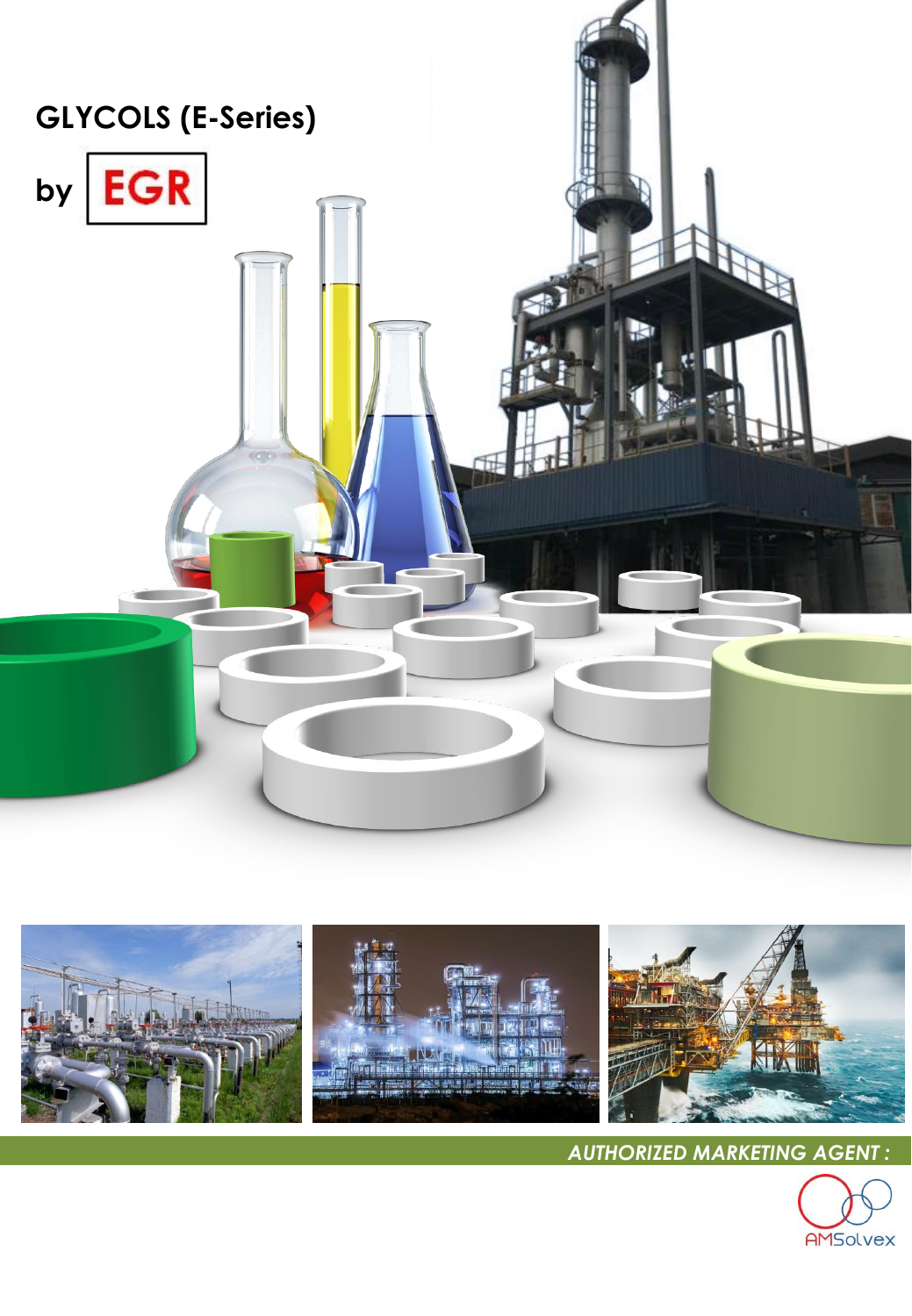### **APPLICATIONS**

**PHYSICAL PROPERTIES**

**SDS & Specs**  Available Upon Request

**Packaging** Available in Steel Drums (200Lt) IBC (1000Lt)

## **GLYCOLS (E-Series)**

## **TRIETHYLENE GLYCOL Also known as TEG or Triglycol**

is a colorless, odorless and stable liquid with high viscosity and a high boiling point. It is completely miscible with water and many organic liquids. (CAS No: 112-27-6)

- Dehydration of natural gas
- Plasticizer for Safety Glass, Separation Membranes, and Ceramic Materials.
- As a Solvent for Resin impregnants, Steam-set printing inks, Cleaning compounds, and Cyanoacrylate and polyacrylonitrile.
- As a Chemical Intermediate for Unsaturated Polyester Resin, Polyester Polyol & Thermoplastic Polyurethanes, Silicone compound, Emulsifier, and Lubricant.
- Provides Freezing Point Depression for Heat transfer fluids.

| • Boiling Point@760mmHg    | 288 °C    |
|----------------------------|-----------|
| • Freezing Point           | $-4.3$ °C |
| • Flash Point              | 177 °C    |
| • Specific Gravity @ 20 °C | 1.125     |
|                            |           |
| • Purity                   | >99%      |
| • Water                    | $< 0.1\%$ |
| • Colour, PT-CO SCALE      | $\leq 25$ |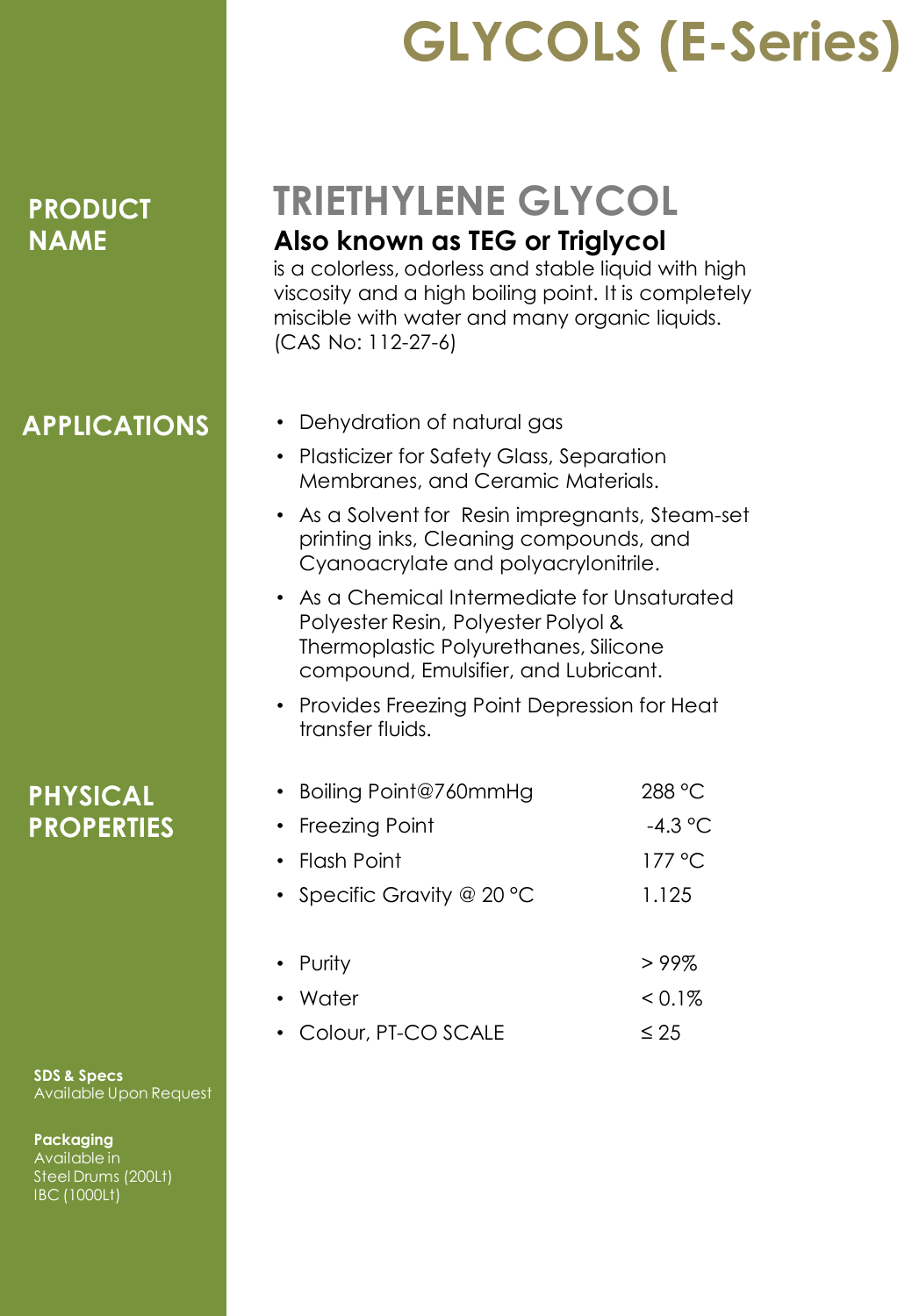## **APPLICATIONS**

**MSDS & Specs**  Available Upon Request

**Packaging** Available in Steel Drums (200Lt) IBC (1000Lt)

# **GLYCOLS (E-Series)**

## **DIETHYLENE GLYCOL Also known as DEG or Diglycol**

is a colorless, practically odorless, poisonous, and hygroscopic liquid with a sweetish taste. It is miscible in water, alcohol, ether, acetone, and ethylene glycol. (CAS No: 111-46-6)

- As a building block in organic synthesis
- Solvent for Nitrocellulose, resins, dyes, oils, and other organic compounds..
- As a humectant for tobacco, cork, printing ink, and glue.
- Key component in brake fluid, lubricants, wallpaper strippers, artificial fog and haze solutions, and heating/cooking fuel.
- Mainly used in the manufacture of unsaturated polyester resins (UPR), polyurethanes (PU), and plasticizers

| <b>PHYSICAL</b>   |  |
|-------------------|--|
| <b>PROPERTIES</b> |  |

| • Freezing Point           | $-9.0$ °C |
|----------------------------|-----------|
| • Flash Point              | 154 °C    |
| • Specific Gravity @ 20 °C | 1.118     |
|                            |           |
| • Purity                   | >99%      |
| • Water                    | $< 0.2\%$ |
| • Colour, PT-CO SCALE      | $\leq 20$ |

• Boiling Point@760mmHg 245 °C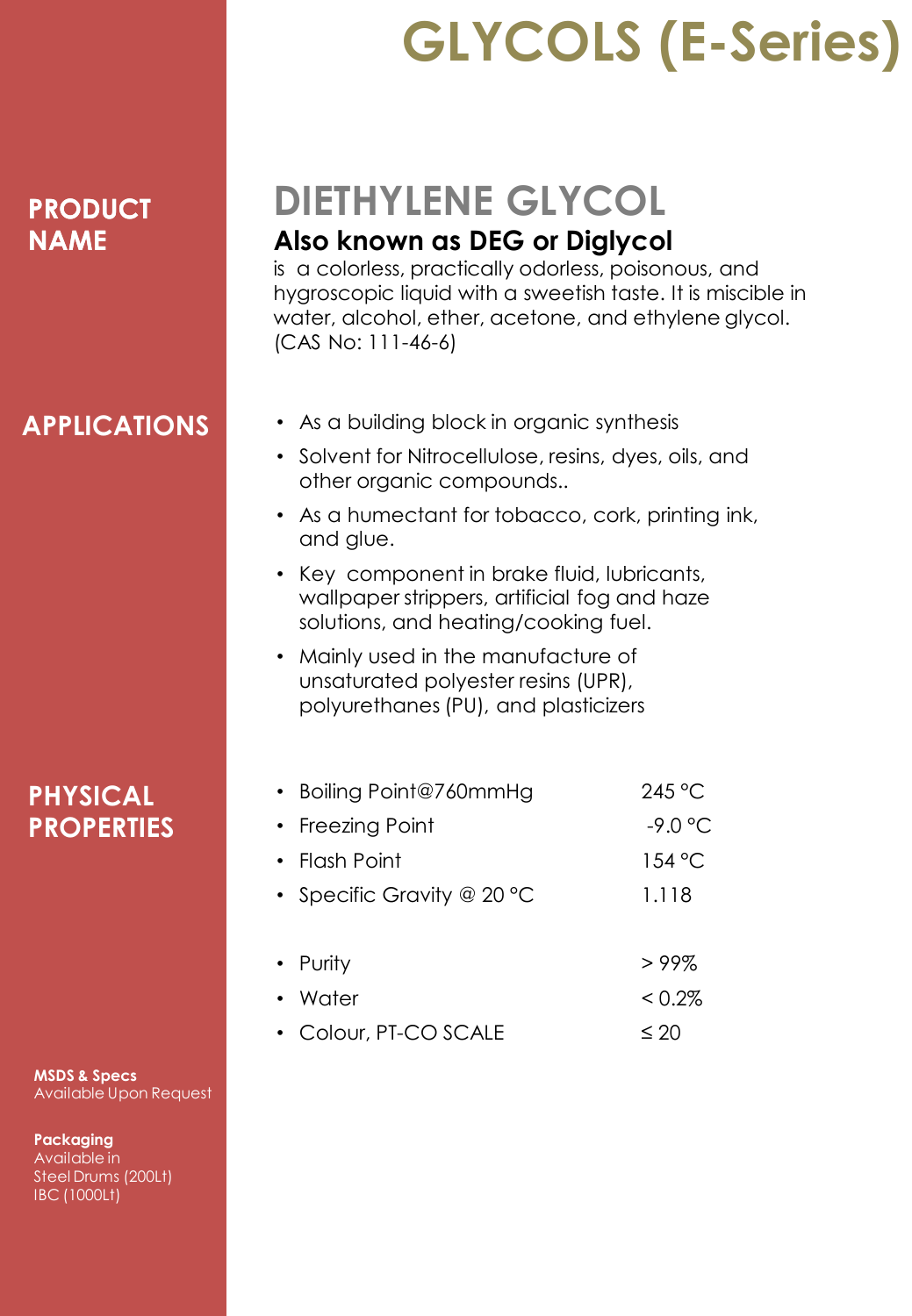## **GLYCOLS (E-Series)**

## **MONOETHYLENE GLYCOL Also known as MEG and 1,2-Ethanediol**

is an odorless, colorless, syrupy, sweet-tasting liquid. (CAS No: 107-21-1)

### **APPLICATIONS**

#### • Antifreeze

- Coolant
- Heat Transfer Agent.
- Precursor to polyester fibers and resins for plastics.
- Dehydrating agent in Natural Gas industry
- Chemical Intermediate for Unsaturated Polyester Resin and manufacture 1,4-Dioxane.

#### **PHYSICAL PROPERTIES**

**MSDS & Specs**  Available Upon Request

**Packaging** Available in Steel Drums (200Lt) IBC (1000Lt)

| • Boiling Point@760mmHg    | 197 °C     |
|----------------------------|------------|
| • Freezing Point           | $-13.4 °C$ |
| • Flash Point              | 116°C      |
| • Specific Gravity @ 20 °C | 1.115      |
|                            |            |
| • Purity                   | >99%       |
| • Water                    | $< 0.2\%$  |
| • Colour, PT-CO SCALE      | $\leq 20$  |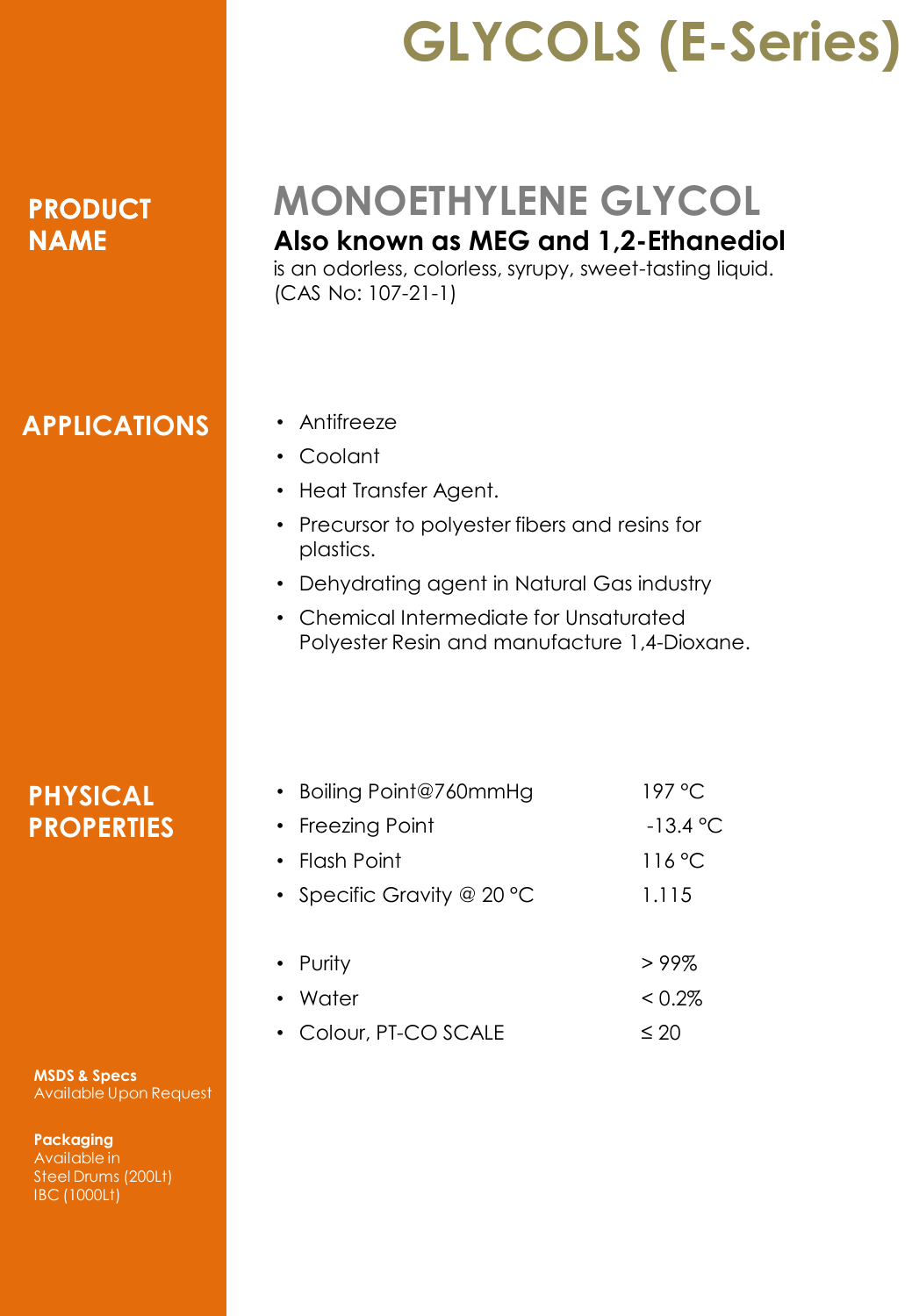## **APPLICATIONS**

**MSDS & Specs**  Available Upon Request

**Packaging** Available in Steel Drums (200Lt) IBC (1000Lt)

**PHYSICAL PROPERTIES**

## **GLYCOLS (E-Series)**

## **TETRAETHYLENE GLYCOL Also known as TTEG or TETRA EG**

is a member of a homologous series of dihydroxy alcohols. It is a colorless, odorless and stable liquid with high viscosity and a high boiling point. (CAS No: 112-60-7)

- Heat Transfer Fluids
- As a Plasticizer for Polyester Resins
- Chemical intermediate and as a solvent in the production of inks and dyes.
- As a process solvent in hydrocarbon purification processes.
- As a coupling agent in the production of textile lubricants and formulations.
- Used in Gas Dehydration and Treating

|           | • Boiling Point@760mmHg    | 329 °C    |
|-----------|----------------------------|-----------|
|           | • Freezing Point           | $-4.0$ °C |
|           | $\cdot$ Flash Point        | 202 °C    |
|           | • Specific Gravity @ 20 °C | 1.124     |
| $\bullet$ |                            |           |
|           | • Purity                   | >97%      |
|           | • Water                    | $< 1.0\%$ |